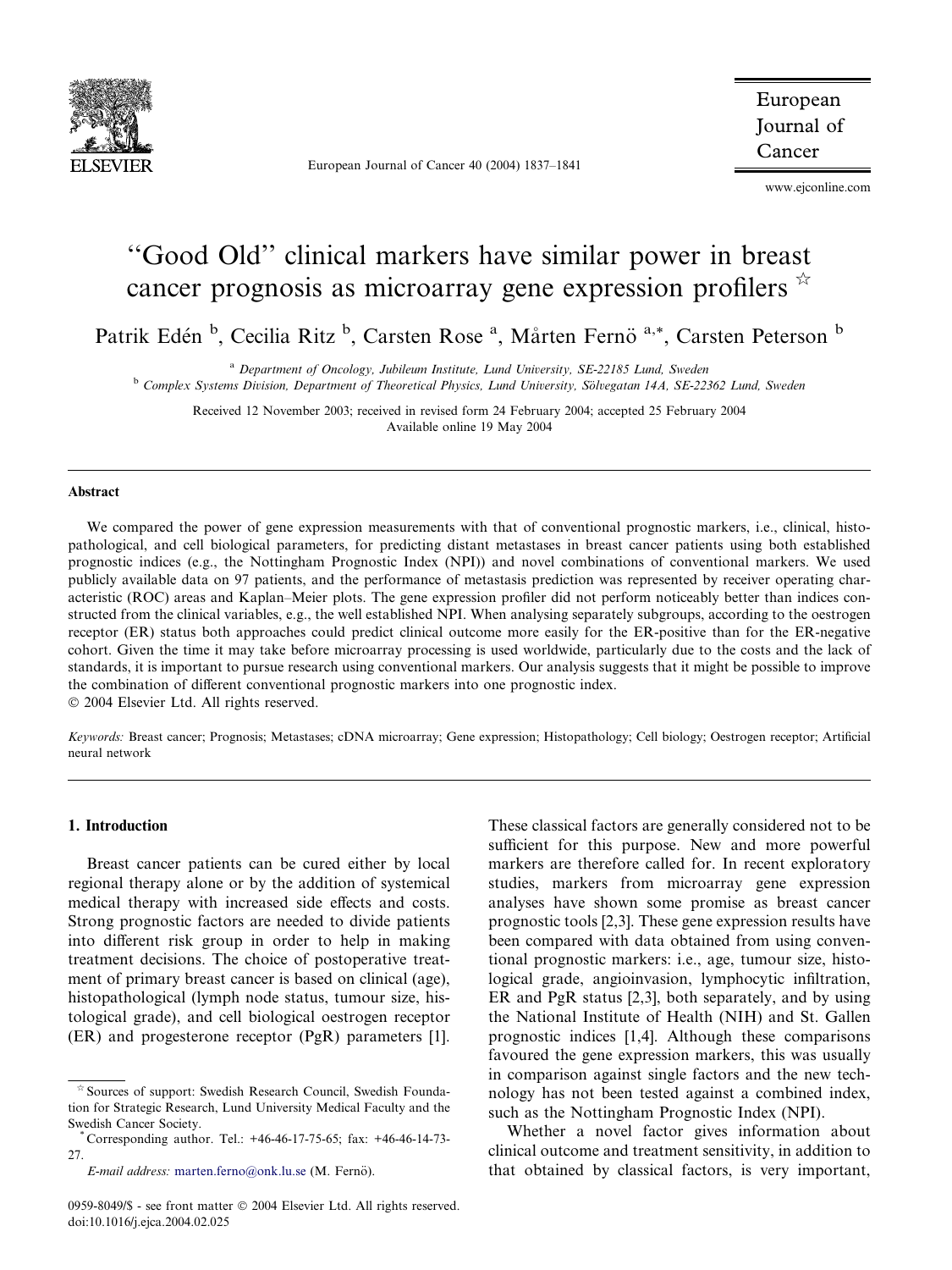since approximately half of all new breast cancers are diagnosed in the third world, where the analyses of prognostic factors need to be inexpensive, easy to perform, and have a good reproducibility. The conventional clinical and histopathological factors fulfill these criteria.

Here, we re-address the question of how the gene expression markers identified in the study by van 't Veer and colleagues [2] compare with conventional markers. This was done by using the high quality, publicly available data-set of 97 breast cancer tumours of nodenegative patients, for which both gene expression data and conventional markers have been reported [2]. We specifically compared well established criteria based upon conventional markers, such as the NPI [5], to the gene expression markers suggested by van 't Veer and colleagues [2]. In addition, we investigated if artificial neural networks (ANNs) can be used to find new combinations of conventional markers, with improved prognostic power.

#### 2. Patients and methods

The data-set in the study by van 't Veer and colleagues consists of 97 patients, younger than 55 years of age, with primary sporadic breast cancer, less than 5 cm in size and with no axillary metastasis. In this study, a poor prognosis group (46 patients developing distant metastasis within 5 years) and a good prognosis group (51 patients being distant metastasis-free for a follow-up period of at least 5 years) were selected [2]. Five patients received adjuvant systemic therapy, all in the poor prognosis group. The gene expression measurements were based upon 25,000 human genes. In the study of van 't Veer and colleagues [2], a set of approximately 200 genes correlating to prognotic status was selected for constructing a classifier based on gene expression. The predictor thus obtained was further used on 234 additional patients, with very encouraging results [3]. For the 234 additional patients, survival properties of the gene expression profiler were compared with those of the NIH [1] and St. Gallen [4] criteria in terms of Kaplan– Meier curves, which showed a very clear advantage for the gene expression profiler. Unfortunately, the data for the 234 patient cohort are not publicly available.

The publicly available gene expression data in the study of van 't Veer and colleagues [2] was pre-processed according to a private communication with the authors, which enabled us to reproduce their classifier. van 't Veer and colleagues also reported the more conventional markers age, tumour size, histological grade, ER, PgR, status of angioinvasion, and status of lymphocytic infiltration for the public data-set [2]. We compared the gene expression classifier with the NPI [5] (based on Coxian multivariate analysis), the NIH criterion [4], and

the St. Gallen criterion [1], which are based upon different subsets of these conventional markers.

We also constructed a classifier based upon all seven reported conventional factors. To account for potential non-linear dependences in the data, we employed an ANN algorithm [6]. Given the relatively few data points, care must be exercised to avoid overfitting. This was done by sequentially leaving one patient out for a blind test. For each of these blind tests, the remaining patients were used for training using a cross-validation procedure for determining the learning parameters for a committee of ANNs as in [6]. Thus, based on all tumour samples, but one, a committee of 60 ANNs was constructed by repeating a 3-fold cross-validation 20 times. Several of such committees, with different ANN architectures and learning parameters, were constructed, and the committee with the best validation performance was applied to the omitted blind test sample. The whole procedure was repeated with a new test sample selected every time, so that every sample acted as blind test once. Hence, the results for each patient are not plagued with overfitting. This leave-one-out testing procedure is the same as that used for the microarray profiler, making performance comparisons valid.

The pool of ANN designs was constructed by varying the number of hidden nodes (0, 2 or 3), the weight decay parameter (0 or 0.01) and the number of training epochs (50 or 100). This gave a pool of 12 different designs. During training, a cross-entropy error was minimised using back propagation with a learning rate of 0.5, momentum coefficient of 0.1, and a decrease in the learning rate by a factor of 0.98 for each iteration.

# 3. Results

For classifiers, the balance between sensitivity and specificity depends upon a decision threshold. Following the study of van 't Veer and colleagues [2], we set thresholds corresponding to 10% misclassified in the metastasis group. For the NPI, this gave a threshold of 3.3, remarkably close to the standard threshold 3.4 between good prognosis and moderately good prognosis [7]. The St. Gallen criteria depends on several independent thresholds, and since the choice of those giving 10% false-positives would be rather arbitrary, the standard set of thresholds was used. This gave no false-positives for the St. Gallen criteria.

The odds ratios (OR) for the different approaches are presented in Table 1. As can be seen, the St. Gallen and NIH criteria did not perform very well. This is consistent with the data reported by van de Vijver and colleagues [3], using a larger cohort. It is interesting that among the commonly used indices, the NPI outperformed the other two. It is illustrative to present the comparisons in Kaplan–Meier curves even though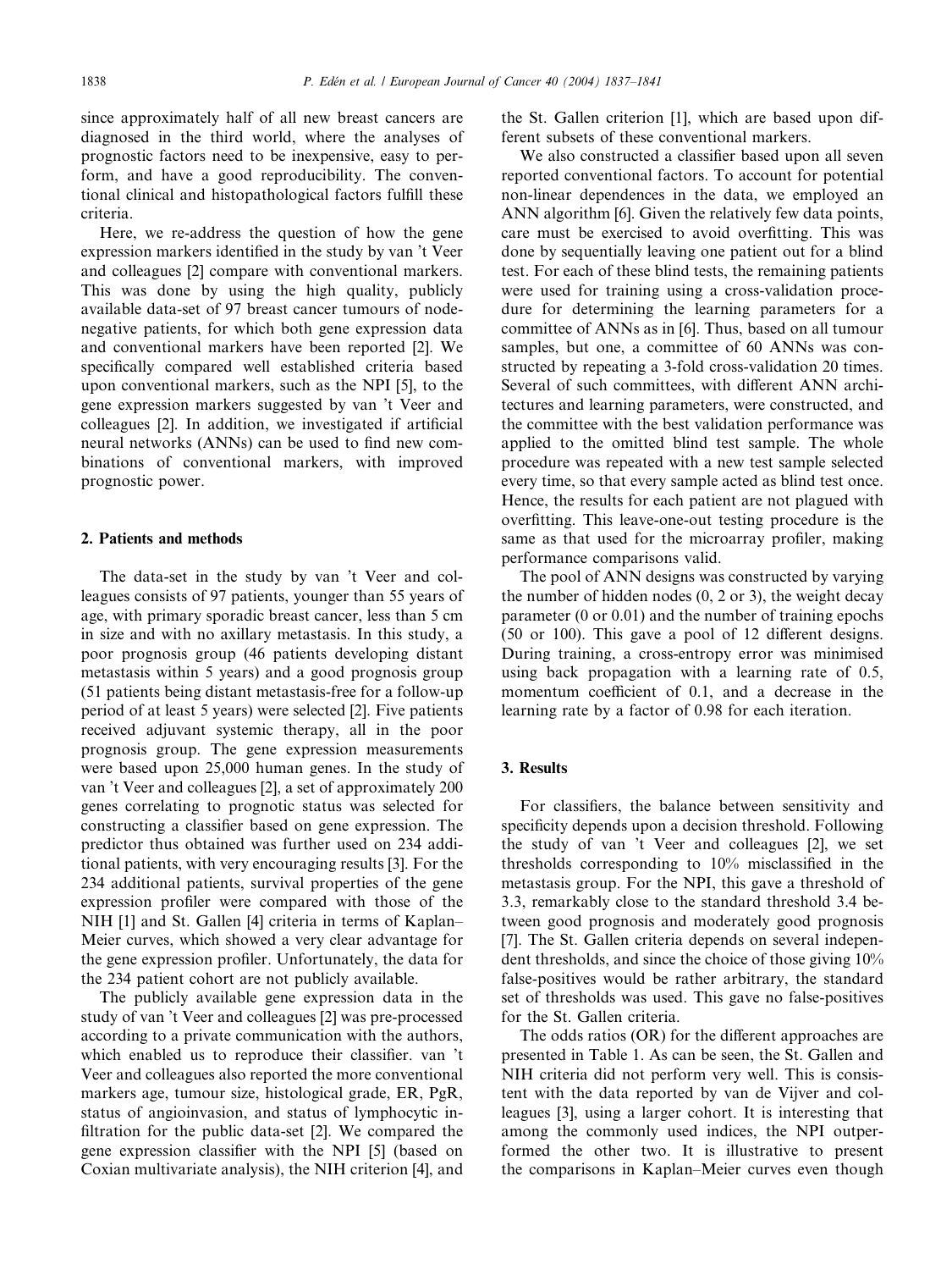Table 1 Size of good prognosis group and odds ratios (maximum likelihood estimates) with 10% misclassified of the metastasis group

| Method                       | Good prognosis | <b>OR</b> | 95% CI           |
|------------------------------|----------------|-----------|------------------|
|                              | $M+/M-$        |           | (Fisher's exact) |
| All 97                       |                |           |                  |
| Gene expression <sup>a</sup> | 4/31           | 15.7      | $4.7 - 70$       |
| Conventional                 | 4/25           | 9.8       | $2.9 - 43$       |
| Markers <sup>b</sup>         |                |           |                  |
| <b>NPI</b>                   | 4/21           | 7.2       | $2.1 - 32$       |
| NIH criteria                 | 4/6            | 1.4       | $0.3 - 7.2$      |
| St. Gallen criteria          | 0/7            | Infinity  | $1.4$ -infinity  |
| $ER+$                        |                |           |                  |
| Gene expression <sup>a</sup> | 3/27           | 14.7      | $3.6 - 90$       |
| Conventional                 | 3/26           | 13.3      | $3.2 - 80$       |
| Markers <sup>b</sup>         |                |           |                  |
| <b>NPI</b>                   | 3/22           | 9.0       | $2.2 - 54$       |
| NIH criteria                 | 3/4            | 0.9       | $0.13 - 6.4$     |
| St. Gallen criteria          | 0/7            | Infinity  | $1.0$ -infinity  |
|                              |                |           |                  |

The good prognosis group is presented for  $\overline{M+}$  (false-positives) and M) (true-positives) separately. The St. Gallen criteria depends on several independent thresholds, and since the choice of those giving 10% false-positives would be rather arbitrary, the standard set of thresholds was used. This gave no false-positives for the St. Gallen criteria.

OR: odds ratio; CI: confidence interval; ER: oestrogen receptor; NPI: Nottingham prognostic index; ANN: artificial neural network;

NIH: National institute of health.<br><sup>a</sup>Leave-one-out cross-validation results, using the correlation classifier.<br><sup>b</sup>Leave-one-out cross-testing results, using ANN committees con-

structed with cross-validation.

the sample selection hinders a too detailed analysis of the curves. In Fig. 1, Kaplan–Meier survival curves are shown for the gene expression profiler, ANN-based conventional markers and the NPI. The NIH and St. Gallen criteria are not shown here since so few patients remain in the good prognosis group. As can be seen, the three profilers performed in parity within the error bars.



Fig. 1. Kaplan–Meier survival curves for the good and poor prognosis groups of the 97 tumour patients using gene expression measurements (blue curves), ANN-based conventional marker classifier (red curves) and the NPI (green curve), respectively. The classification output thresholds were set so that 10% of the patients with metastasis were misclassified.  $P < 0.0001$  (log-rank test) for both blue and red curves and  $P = 0.0016$  for the green curves.

In a study with a limited number of samples, performance measures such as OR can depend strongly on the choice of decision threshold. The results from varying such a threshold can be visualised in a receiver operating characteristic (ROC) curve, and the area under the ROC curve represents a performance average [8]. We therefore investigated the ROC areas for the different classifiers. In Table 2, it is clear that the ANN-based conventional marker classifier and the NPI performed as well as the gene expression method, whereas the NIH criteria was not so impressive. Results from the St. Gallen criteria are absent since a ROC curve cannot be uniquely defined for a classifier that depends on several independent thresholds.

Tables 1 and 2, and Fig. 1 show that the ANN-based conventional marker classifier performed well, slightly better than the NPI and in parity with the gene expression classifier. The dominating architecture of the ANNs had no hidden nodes and this corresponds to simple logistic regression. To illustrate how these networks could be transformed into something more useful in a clinic, we chose the most often selected ANN design and constructed a new network with no cross-validation. The resulting logistic expression had the form:  $F = 1.0$ \*(histological grade) + 0.51\*(size in cm)-0.14\* (age in years)  $+1.2*($ angioinvasion status)  $-0.011*$  $(ERp) - 0.00026*(PgRp) - 0.34*(lymphocytic infinite) +$ 3.0, where  $F > 0$  implies a poor prognosis. Here, ERp and PgRp refer to percentage stained cell nuclei with immunohistochemical staining for ER and PgR, respectively. The final term 3.0 is set to give 10% falsepositives with the threshold  $F = 0$ .

It should be emphasised that this formula is not presented as a final candidate for a better prognostic index. In particular, the function  $F$  is independent of axillary node status, which is a natural consequence of the fact that all samples in the study are node-negative. Rather, the presented formula exemplifies how ''black box'' machine-learning algorithms – such as ANNs – can often be disentangled to a more transparent form.

In the public data-set, 68 patients were ER positive  $(+)$  and 29 were ER negative  $(-)$ . In contrast to the  $ER +$  cohort, there was a substantial overlap within the

| Table 2 |                                                |
|---------|------------------------------------------------|
|         | Metastasis prediction performances (ROC areas) |

| Method                               |      | All 97 samples ER + samples ER – samples |      |
|--------------------------------------|------|------------------------------------------|------|
| Gene expression <sup>a</sup>         | 0.76 | 0.79                                     | 0.19 |
| Conventional<br>Markers <sup>b</sup> | 0.78 | 0.85                                     | 0.42 |
| NPI                                  | 0.77 | 0.81                                     | 0.57 |
| NIH criteria                         | 0.67 | 0.66                                     | 0.61 |

ROC: receiver operating characteristic curve.

<sup>a</sup>Leave-one-out cross-validation results, using the correlation classifier.<br>bLeave-one-out cross-testing results, using ANN committees con-

structed with cross-validation.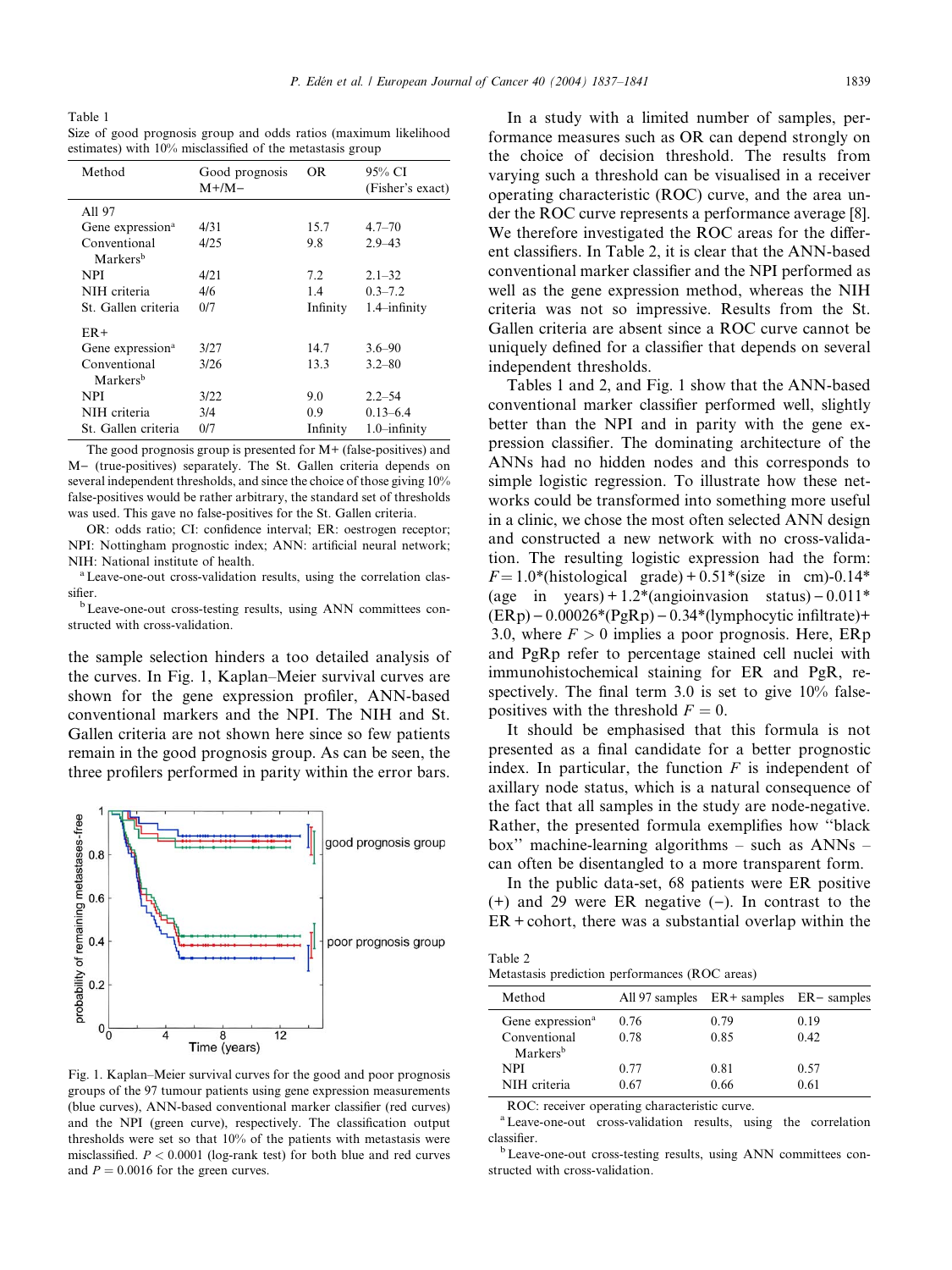

Fig. 2. Kaplan–Meier survival curves for the good and poor prognosis groups of ER+ tumour patients using gene expression measurements (blue curves), ANN-based conventional marker classifier (red curves) and the NPI (green curve), respectively. The classification output thresholds were set so that 10% of the patients with metastasis were misclassified.  $P < 0.0001$  (log-rank test) for both blue and red curves, and  $P = 0.0008$  for the green curves. To reduce the overlap of the curves and for clarity, the blue curves have been shifted up one line.

 $ER$  – cohort where the two methods failed. This observation, together with recent findings that  $ER +$  and  $ER$ tumours represent two distinct disease phenotypes [9], strongly suggests that prognostic predictors should be constructed separately for the two groups. In doing so for the 68 ER+ patients, using the same classifiers and validation procedures as above, the performance increased in terms of ROC areas for all methods (see Table 2). In Fig. 2, the Kaplan–Meier survival curves are shown for the three methods using data from patients with  $ER+$  tumour samples. The exclusion of  $ER$ patients resulted in minor threshold changes. The NPI threshold became 3.4, identical to the conventional one. As can be seen, the methods performed in parity.

Attempts were also made to build a classifier based upon the 29 ER $-$  samples (19 with metastasis and 10 without) with no success for either of the approaches (see Table 2). To investigate if the poor result was an indication that the ER- category represents a more heterogeneous disease, or was merely a consequence of limited statistics, we processed 20 subgroups of 29 ER+ samples with the same proportion of cases with metastasis as in the  $ER$  - cohort, using the same procedure as for the other cohorts. In this case, the average ROC performances for the microarray- and the ANN-based conventional marker classifier were rather high, 0.69 and 0.81, indicating that metastasis is indeed more difficult to predict in  $ER$  - breast cancer than in a  $ER$  + one.

#### 4. Discussion

In general, proper evaluation of putative new prognostic factors such as gene expression profilers is of utmost importance from a clinical perspective. It may also have an economical impact on the health care system. Such an evaluation should fulfill certain criteria [10]: e.g., confirmative studies by other groups, well-designed, high-powered prospective clinical trial designed specifically to address the question, well-performed meta-analyses, and quality control studies of the assay. Furthermore, one of the most important issues concerns whether the new factor gives information, about clinical outcome and treatment sensitivity, in addition to that obtained by classical factors.

In our study of the public data-set presented by van 't Veer and colleagues, the classifications based on gene expression and on more conventional markers performed in parity. This is in sharp contrast to the claims of van de Vijver and colleagues [3],where the NIH and St. Gallen indices are used for comparison, rather than the widely used NPI or an optimised use of the individual markers. To some extent the two methods fail for different samples, and they may therefore complement each other in a unified predictor. With the present statistics this cannot be demonstrated convincingly, but opens up the possibility of future studies with larger cohorts. The good results of the ANN classifier (Tables 1 and 2 and Fig. 1) suggest that a similar search for a new prognostic index, in a larger and more diverse cohort, could be worthwhile.

We conclude that despite the emergence of microarray data, the conventional markers are by no means outperformed as prognostic factors in breast cancer. Hence, care should be exercised before drawing too strong conclusions when it comes to the power of microarray gene expression data as prediction tools. However, it should be stressed that microarray tumour expression data brings additional knowledge to the table; i.e., insights into the important genes and pathways that underlie the disease outcome. In addition, one should keep in mind that microarray technology is still relatively new as compared with the use of conventional markers.

### References

- 1. Goldhirsch A, Glick JH, Gelber RD, Senn HJ. Meeting highlights: international consensus panel on the treatment of primary breast cancer. J Natl Cancer Inst 1998, 90, 1601–1608.
- 2. van 't Veer LJ, Dai H, van de Vijver MJ, et al. Gene expression profiling predicts clinical outcome of breast cancer. Nature 2002, 415, 530–536.
- 3. van de Vijver MJ, He YD, van 't Veer LJ, et al. A gene-expression signature as a predictor of survival in breast cancer. N Engl J Med 2002, 347, 1999–2009.
- 4. Eifel P, Axelson JA, Costa J, et al. National institutes of health consensus development conference statement: adjuvant therapy for breast cancer, November 1–3, 2000. J Natl Cancer Inst 2001, 93, 979–989.